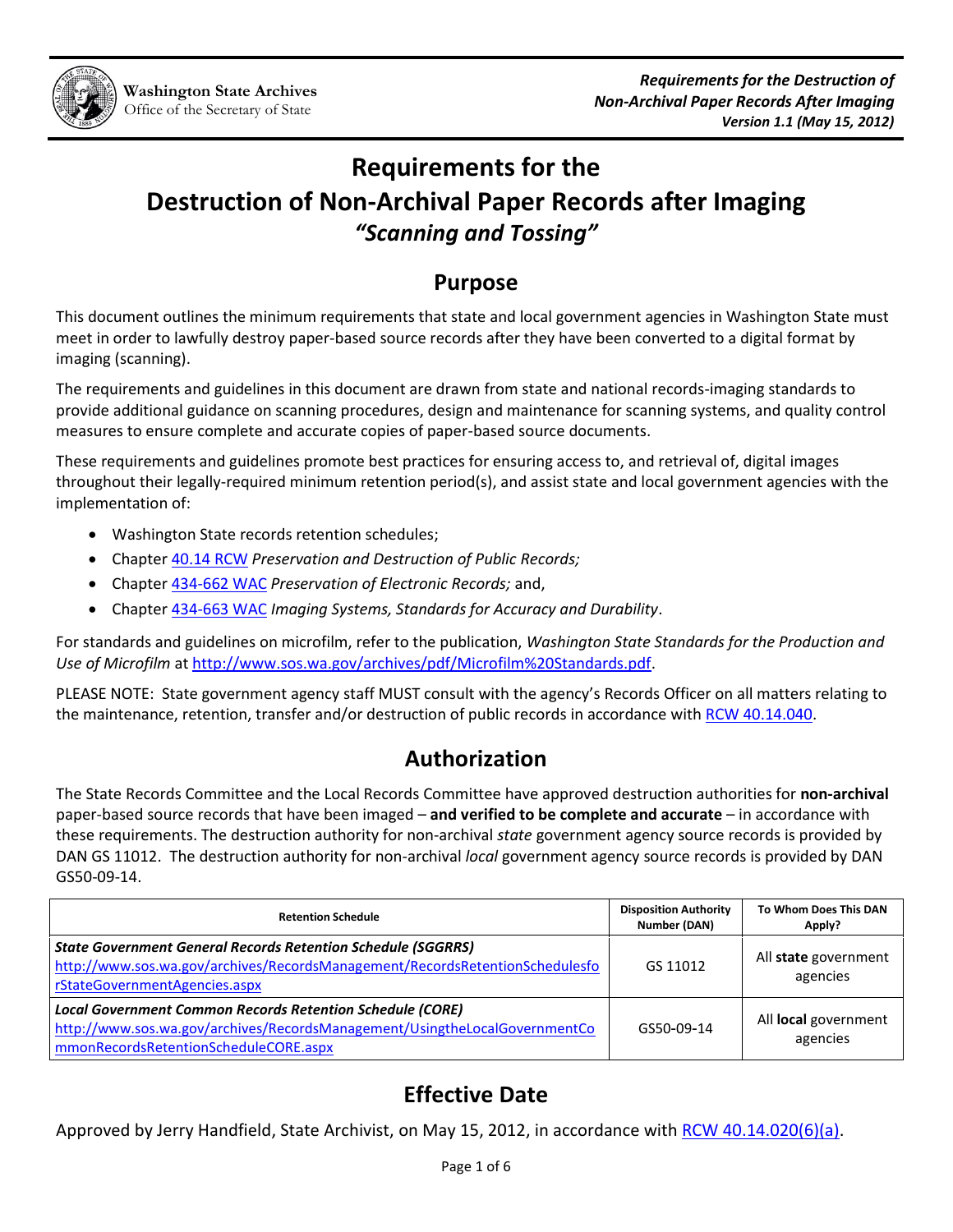# **Minimum Requirements to "Scan and Toss" CHECKLIST**

## **1. ARE THE RECORDS ELIGIBLE?**

Only "NON-ARCHIVAL" records are eligible for early destruction after scanning. (See page 3.)

| 2. ARE THE RECORDS BEING SCANNED TO ENSURE A COMPLETE AND ACCURATE COPY? |                                                                                                                                                                                                                       |  |  |
|--------------------------------------------------------------------------|-----------------------------------------------------------------------------------------------------------------------------------------------------------------------------------------------------------------------|--|--|
|                                                                          | Quality control procedures implemented to ensure capture of complete and accurate copies. (See page 3.)                                                                                                               |  |  |
|                                                                          | Short-term records (6 years or fewer) imaged with an acceptable file format such as PDF, PDF/A, JPEG or TIFF.<br>(See page 4.)                                                                                        |  |  |
|                                                                          | Long-term records (longer than 6 years) imaged with an acceptable lossless file format such as TIFF or PNG.<br>(See page 4.)                                                                                          |  |  |
|                                                                          | Black & White (bitonal) documents containing fonts no smaller than 6-point and grayscale records scanned with a<br>resolution of at least 200 dpi. (See page 4.)                                                      |  |  |
|                                                                          | Black & White (bitonal) maps, engineering drawings, and other bitonal documents containing fonts smaller than<br>6-point, fine detail, or poor contrast, scanned with a resolution of at least 300 dpi. (See page 4.) |  |  |
|                                                                          | Color records scanned with a resolution of at least 150 dpi. (300 dpi recommended. See page 4.)                                                                                                                       |  |  |

### **3. ARE IMAGES ACCESSIBLE AND PROTECTED FOR THE ENTIRE REQUIRED RETENTION PERIOD?**

Appropriate steps taken to protect images from deletion, alteration, or other damage/loss. (See page 5.)

Appropriate planning and strategies implemented for migration and technology changes. (See page 5.)

*Please note: State government agency staff MUST consult with the agency's Records Officer on all matters relating to the maintenance, retention, transfer and/or destruction of public records in accordance with [RCW 40.14.040.](http://apps.leg.wa.gov/rcw/default.aspx?cite=40.14.040)*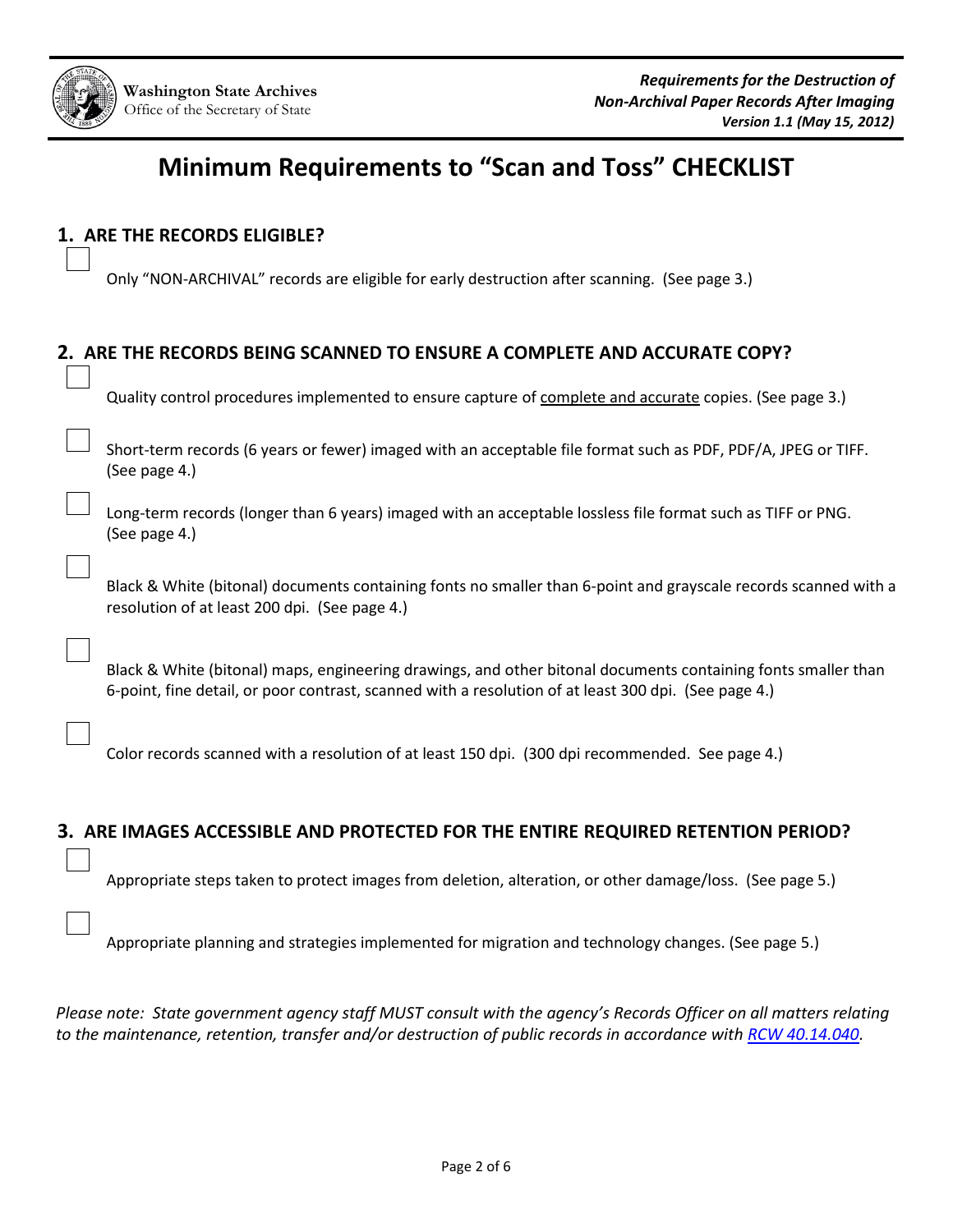

# **KEY COMPONENTS for "Scanning and Tossing"**

## **What Records Are Eligible For "Scanning and Tossing"?**

#### **Eligible records MUST be "NON-ARCHIVAL" and covered by a current, approved records retention schedule.**

- State government agencies are to use only records retention schedules approved for their use by the State Records Committee in accordance with RCW 40.14.050.
- Local government agencies are to use only records retention schedules approved for their use by the Local Records Committee in accordance with RCW 40.14.070.
- Current approved records retention schedules for both state and local government agencies are available on Washington State Archives' website at [www.sos.wa.gov/archives.](http://www.sos.wa.gov/archives)

#### **"ARCHIVAL" records MUST not be destroyed.**

 An agency may scan "ARCHIVAL" records in accordance with these requirements. However, after imaging is completed and verified, an agency is to arrange for appraisal and/or transfer of both the paper and the images to Washington State Archives for preservation.

*Note: For county clerks, there is an exemption regarding the destruction and reproduction of court records. For details, see RCW 36.23.065 at <http://apps.leg.wa.gov/RCW/default.aspx?cite=36.23.065>.*

## **How Do The Records Need To Be Scanned?**

#### **Records MUST be scanned and verified in a systematic and consistent fashion that ensures a complete and accurate copy of the source record. Records that are not completely and accurately captured must not be destroyed.**

Agencies should develop written quality control procedures and work instructions to ensure a consistent capture of complete and accurate copies of original records. Train all staff with scanning responsibilities to ensure that they adhere to these requirements and procedures. *Agencies are not required to use any specific systems, applications, or scanners.*

Examples of specific quality control procedures are:

- Enhancements or other manipulations of the scanned images (such as de-skew, de-speckle, etc.) in order to improve the quality of the resulting image.
- Routine use of scanning targets to verify configuration settings.
- Visual comparisons and inspections of each imaged record and source document, or of selected images and source documents.
- Regular calibration and testing of systems and scanners.
- Periodic checks that the indexing/metadata is accurate and appropriate.
- In instances where a complete and accurate image cannot be obtained and verified, the source document must be retained for the entire minimum retention period (and the image should be labeled or tagged as "best scan possible").
- In instances where the content of the source document is not completely legible (faded receipt, coffee stain covering information, etc.), the source document must be retained for the entire minimum retention period. (If the image is *more* legible than the source document, retention of the source document is not necessary.)

#### **If vendors are doing the imaging:**

Vendors must also comply with the requirements as specified in this document.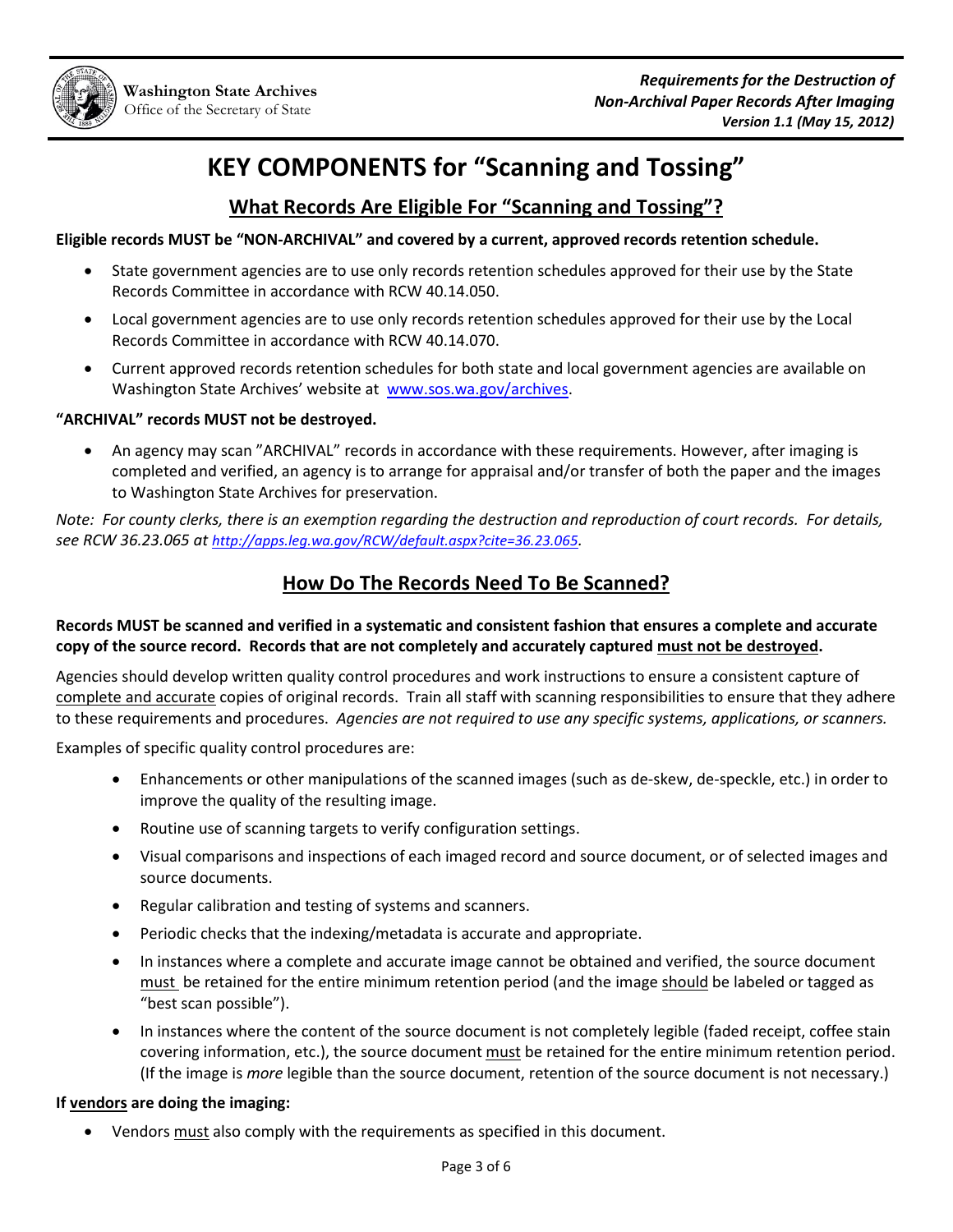## **What Formats Should Be Used?**

There are some differences between the most commonly used formats. Formats are subject to changes and updates, and newer versions may not be always be backwards compatible or be suitable for long-term preservation.

For shorter-term retention (fewer than 6 years total), either a lossless or lossy image format may be used. Acceptable file formats include:

- TIFF, PNG
- PDF, PDF/A
- JPEG, JPEG 2000

Long-term records (more than 6 years total retention) require lossless image formats in order to ensure preservation. The current recommended formats are:

- TIFF (Group 4 for Black & White (bitonal) images; Group 5 for grayscale and color images).
- PNG
- For "ARCHIVAL" images that are to be transferred to Washington State Digital Archives, the recommended format is TIFF (Group 4 or Group 5 for scanned images).
- If an agency chooses to use data compression to save space, a lossless compression method must be used for long-term records.

## **Image Density (Resolution) Table (Chapter 434-663 WAC)**

| <b>OUTPUT</b>                                                                                                                                                   | <b>DENSITY</b>                            |  |
|-----------------------------------------------------------------------------------------------------------------------------------------------------------------|-------------------------------------------|--|
| <b>Black &amp; White (Bitonal)</b><br>(fonts no smaller than 6-point)                                                                                           | Minimum of 200 DPI<br>Recommended 300 DPI |  |
| <b>Black &amp; White (Bitonal)</b><br>(maps, engineering drawings, and other documents containing<br>fonts smaller than 6-point, fine detail, or poor contrast) | Minimum of 300 DPI<br>Recommended 300 DPI |  |
| Grayscale 8-bit                                                                                                                                                 | Minimum of 200 DPI<br>Recommended 300 DPI |  |
| <b>Color 24-bit RGB</b>                                                                                                                                         | Minimum of 150 DPI<br>Recommended 300 DPI |  |

## **What About Organizing, Indexing, And Metadata?**

- Indexing is a way to attach metadata that facilitates access, retrieval, and management of information. Developing a consistent structure is key to managing and maintaining images.
- An agency should develop consistent naming conventions and file/directory structures to facilitate organization, identification, access and retrieval for users.
- Agencies should capture appropriate business and recordkeeping metadata (such as type of record, Disposition Authority Number (DAN), destruction date, etc.)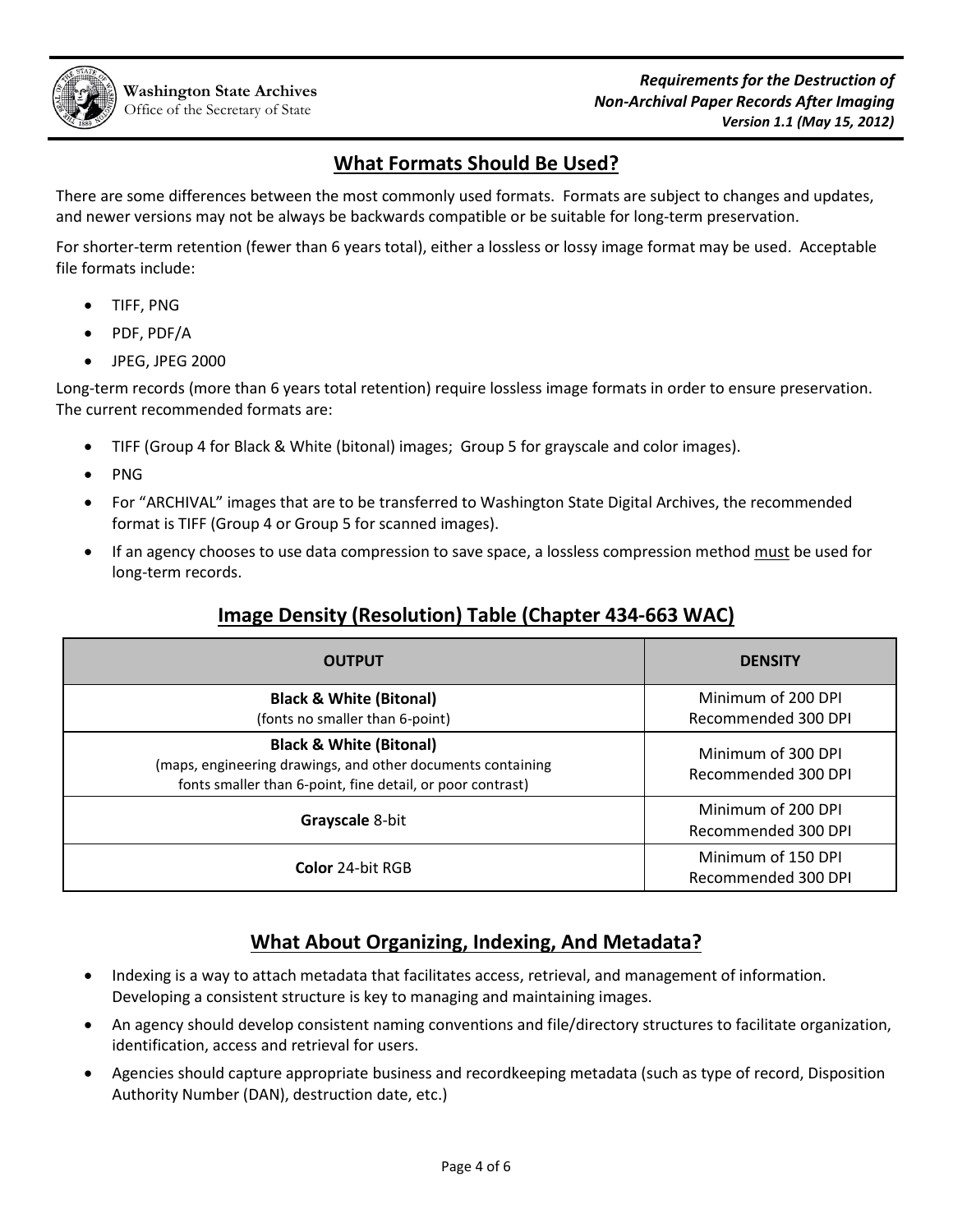## **How Do I Manage, Store, And Retain Images?**

#### **Images MUST be stored, maintained and accessible for the entire length of the required retention period.**

An agency needs to factor in not only the retention period (e.g., six years), but also the trigger or the cut-off that starts the retention clock. For example, a record with a minimum retention of "six years after life of building" would likely need to be retained for much longer than just six years.

#### **Agencies MUST retain legal custody of the imaged records.**

If agencies choose to use outside providers (including other government agencies and "cloud" storage, but excluding Washington State Archives) to store/host the imaged records:

- Contracts/agreements must require that legal custody of the records remains with the originating agency and that all imaged records (including associated metadata) be returned to the agency, in a format accessible by the agency, at the end of the contract/agreement.
- Agencies should undertake appropriate mitigation strategies to ensure that they can fully recover records (including associated metadata) which have not met their minimum retention period in the event of vendor failure.

#### **Imaged records MUST be protected against alteration and/or deletion, damage, or loss throughout the entire retention period.**

- Specific protective measures may include, but are not limited to:
- Establishment of security protocols, and approved administrators and users.
- Employment of system checks and error-checking utilities.
- Implementation of back-ups and disaster preparedness measures.
- Storage of a regular backup at least 50 miles off-site to enable recovery and access to the imaged records in the event of a wide-spread disaster or emergency.

#### **Imaged records MUST remain accessible for the minimum retention period. To address technology changes, agencies are to either:**

- Maintain the ability to retrieve and view imaged records in systems and file formats that the agency is currently using; or,
- Migrate or export the record images (including associated metadata) to succeeding systems and file formats throughout their required retention periods.

#### **It is recommended that an agency use a records management application which has been certified as DoD 5015.2 compliant for the ongoing storage and management of the imaged records.**

A link to a list of DOD 5015.2-certified products is available at [http://jitc.fhu.disa.mil/cgi/rma/.](http://jitc.fhu.disa.mil/cgi/rma/)

*Note: For Non-Archival records with a required retention of "Permanent" or "Life of the Agency", it is strongly recommended that the agency create state standard-compliant 35mm security microfilm from the digital scans and transfer it to Washington State Archives' Security Microfilm vault in Olympia. This microfilm will be inspected for compliance and stored as a disaster backup at no cost.*